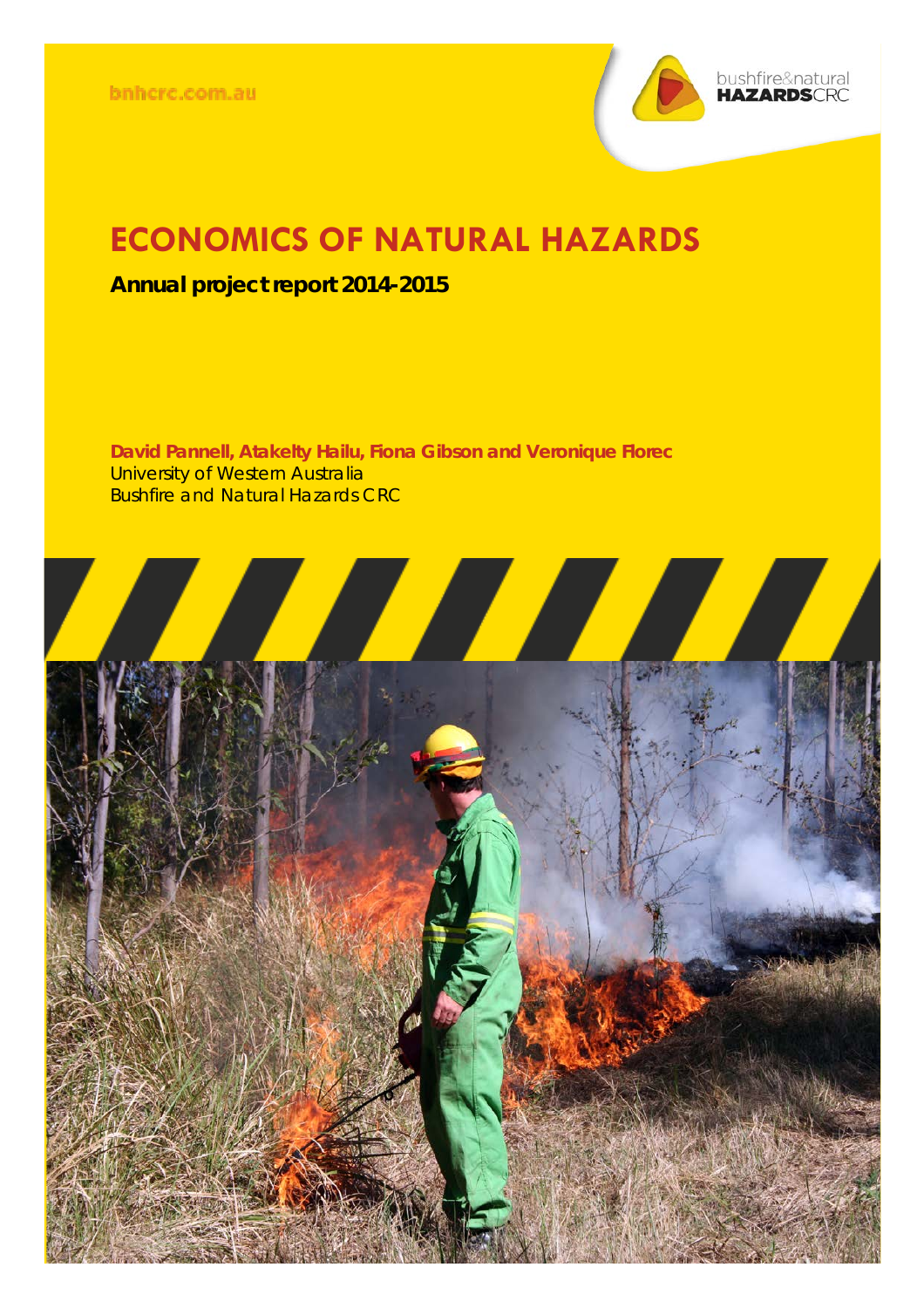

| Version | <b>Release history</b>      | Date       |
|---------|-----------------------------|------------|
| 1 Q     | Initial release of document | 26/10/2015 |



**Business** Cooperative Research<br>Centres Programme

This work is licensed under a Creative Commons Attribution-Non Commercial 4.0 International Licence.



#### **Disclaimer:**

The University of Western Australia and the Bushfire and Natural Hazards Cooperative Research Centre advise that the information contained in this publication comprises general statements based on scientific research. The reader is advised and needs to be aware that such information may be incomplete or unable to be used in any specific situation. No reliance or actions must therefore be made on that information without seeking prior expert professional, scientific and technical advice. To the extent permitted by law, The University of Western Australia and the Bushfire and Natural Hazards CRC (including its employees and consultants) exclude all liability to any person for any consequences, including but not limited to all losses, damages, costs, expenses<br>and any other compensation, arising directly or indirectly from using this<br>publication (in part or in whole) and any information or material c

#### **Publisher:**

Bushfire and Natural Hazards CRC

October 2015

Citation: Pannell D, Hailu A, Gibson F, Florec V, 2015, Economics of Natural Hazards: Annual report project 2014-2015, Bushfire and Natural Hazards CRC

Cover: This project takes an economics perspective to help deliver value for money in natural hazard management.

Photo: David Bruce, Bushfire and Natural Hazards CRC.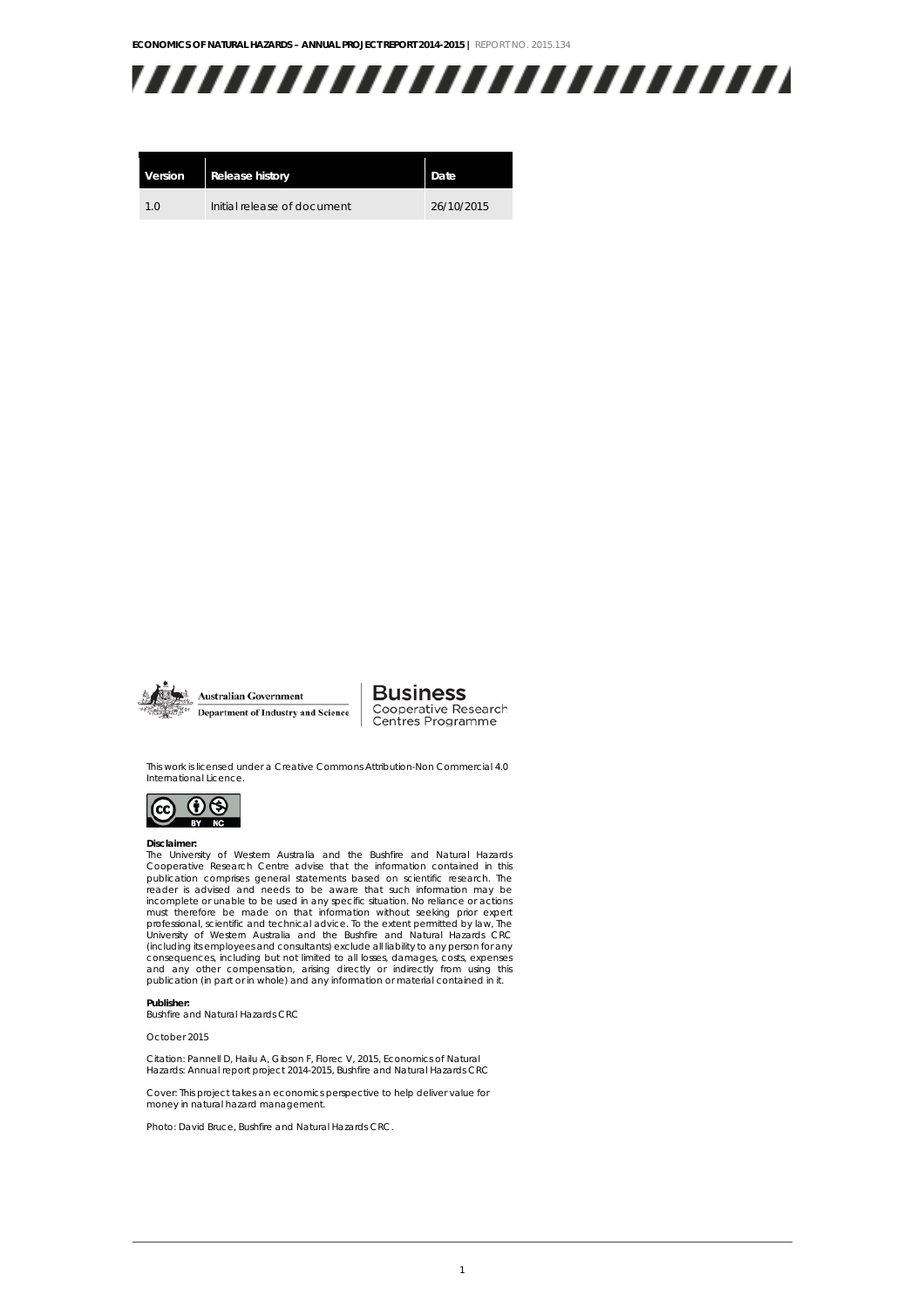## 

## **TABLE OF CONTENTS**

| <b>EXECUTIVE SUMMARY</b>                              | 3  |
|-------------------------------------------------------|----|
| <b>END USER STATEMENT</b>                             | 4  |
| <b>INTRODUCTION</b>                                   | 5  |
| <b>PROJECT BACKGROUND</b>                             | 6  |
| Estimate the non-financial benefits                   | 6  |
| Integrated economic analysis of management and policy | 6  |
| Develop guidelines for sound economic analysis        | 6  |
| WHAT THE PROJECT HAS BEEN UP TO                       | 8  |
| Research team workshops                               | 8  |
| End user engagement                                   | 8  |
| literature review work                                | 9  |
| integrated modelling case study                       | 9  |
| <b>PUBLICATIONS/PRESENTATIONS</b>                     | 10 |
| <b>CURRENT TEAM MEMBERS</b>                           | 11 |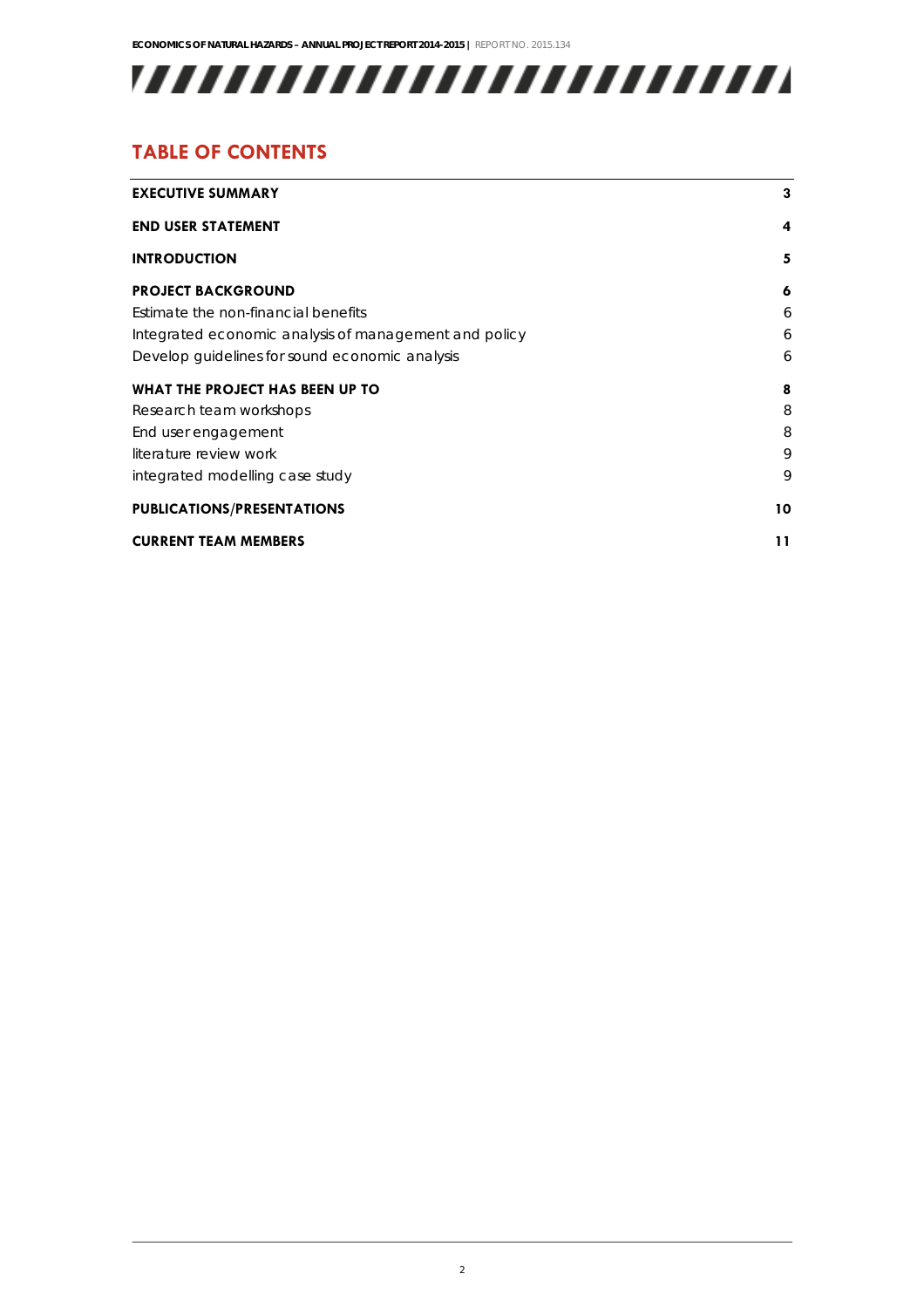## **EXECUTIVE SUMMARY**

The project tackles from an economics perspective issues relating to nonfinancial benefit estimation, risk analysis, and development of decision-making frameworks that would help deliver value for money from public investments in natural hazard management. It has a broad scope in terms of natural hazards, including fires, earthquakes, floods, cyclones and tsunamis. It aims to improve the management of bushfires and other natural hazards by delivering the following outcomes:

- Improved recognition of non-financial benefits of management and policy for natural hazards, influencing decisions about budget levels and about management and policy options.
- Improved decision-making about management and policy options considering the full range of relevant factors (technical, social, economic, environmental, policy).
- Improved quality of economic analysis throughout the sector, resulting in stronger and more defensible analyses, and stronger support from Treasury.

The research team has extensive experience in non-market valuation, integrated modelling and the economics of environmental and natural resource management and policy. The team has also recruited four outstanding environmental economists with extensive experience in.

Over the year, the project has actively engaged with end users and the growing list now includes agencies from SA, NSW, TAS, VIC, and WA: Fire and Emergency Services Commission (SA); Attorney General's Department; Rural Fire Services (NSW); State Fire Management Council (TAS); South Australian Metropolitan Fire Service; NSW National Parks & Wildlife Service; Department of Environment, Water and Natural Resources (SA); and State Emergency Mangement Committee (WA). The projects major accomplishements for the year include the following:

- An agreement has been reached with the State Emergency Mangement Committee (SEMC, WA) to conduct the first case study on integrated economic modeling of management options in WA
- A proposal was submitted for a workshop on the 'Economics of natural hazard mitigation' as part of the 8th Australasian Natural Hazards Management Conference to be held in Perth, WA during October 12-14. The proposal was successful and preparations are now underway.
- Research team members have conducted several meetings with end users and are have provided advice to agencies in WA regarding the collection of economic information for hazard management
- Research activities in the project began in January 2015 as planned. A comprehensive literature search work was conducted for non-market valuation studies on the impacts of natural hazards; and a paper has been drafted and will be available in September 2015.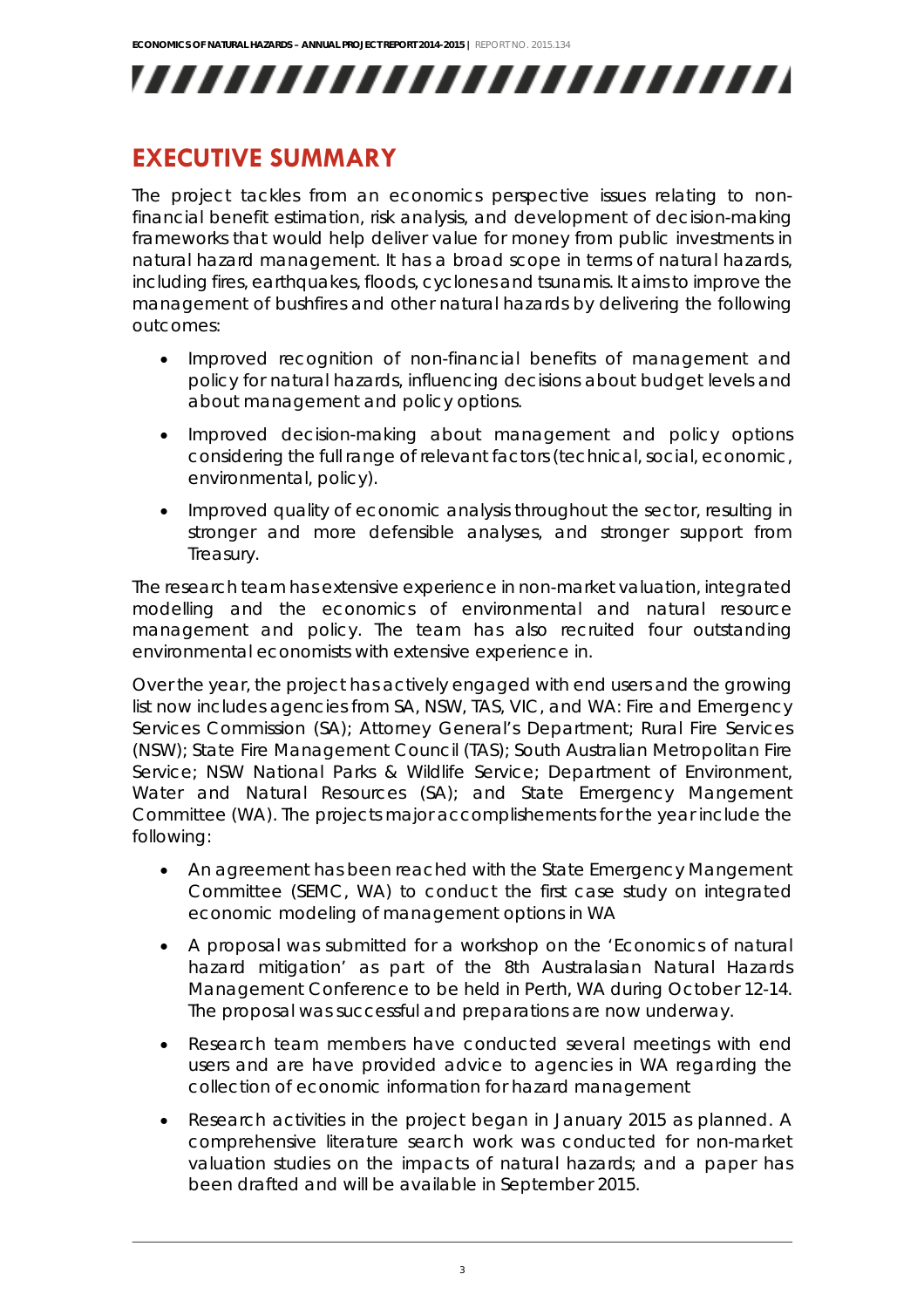

## **END USER STATEMENT**

**Ed Pikusa**, *National Risk Assessment, Measurement and Mitigation Subcommittee (RAMMS), Fire and Emergency Services Commission, SA*

The engagement of this project with end users and other related projects in the cluster has been more than satisfactory. The recent engagement with the Western Australian Risk assessment project and the Uni of Adelaide research project is important.

The work has generated interest across many end users, and with timely and high quality deliverables, is at this stage looking very promising.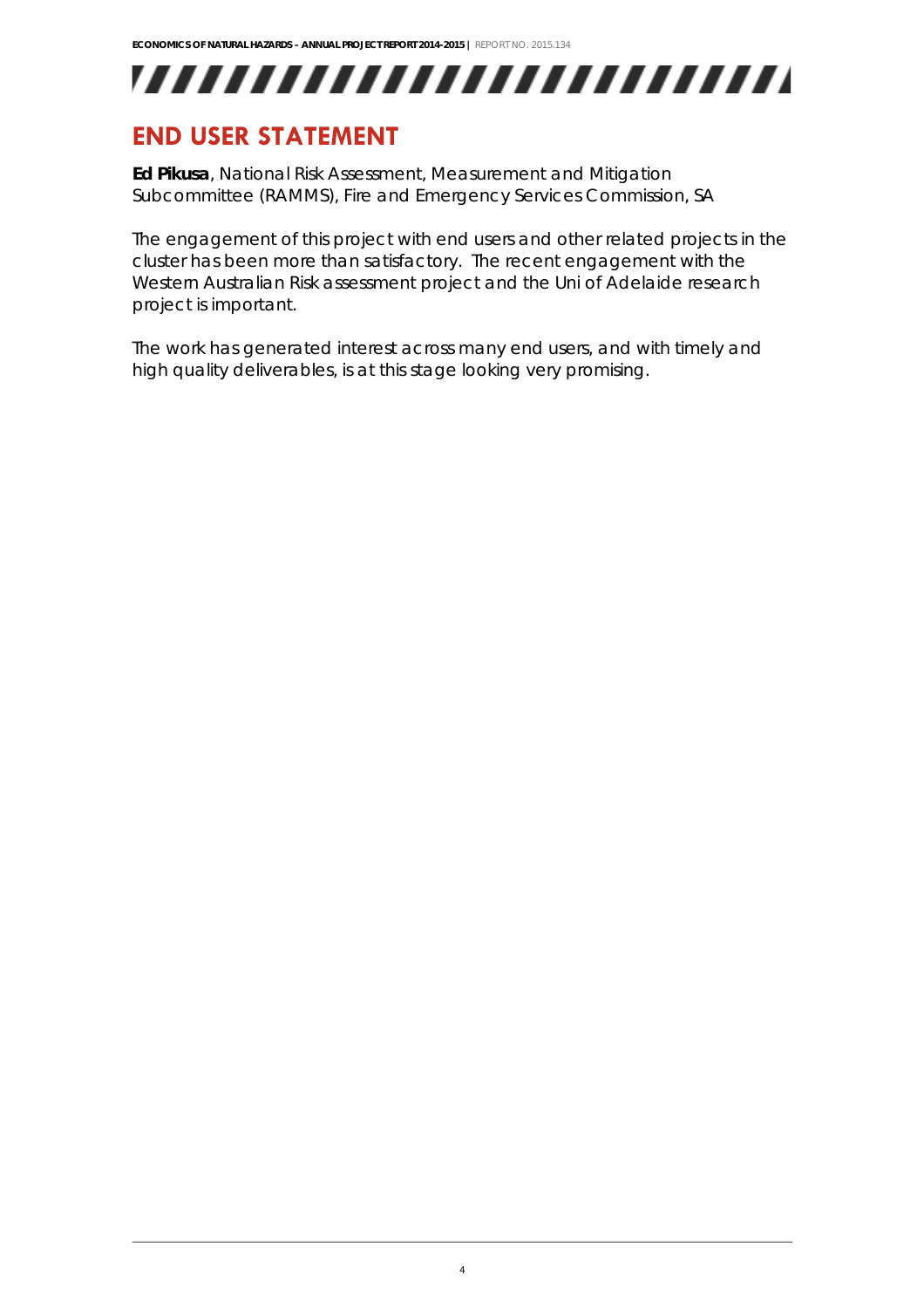## **INTRODUCTION**

Natural hazards have a number of things in common when it comes to planning, decision making and evaluation of public investments. First, they are complex and, therefore, effective decision making and evaluation requires synthesis and integration of many different types of information within a context of high risk and uncertainty. Second, addressing these issues well requires an inherently multidisciplinary approach, often requiring information from biological sciences, physical sciences, social sciences and economics. Third, data requirements for strong decision making and helpful evaluation are extensive, and existing data sources are usually insufficient for this purpose. Fourth, some of the key impacts of natural hazards are relatively intangible, making them difficult to quantify, especially in a way that can feed into decision making. Finally, research into planning, decision making and evaluation for natural hazards is relatively lacking.

In the case of bushfires, for example, decision making requires combining information on physical, biological, social and economic aspects such as: risks of fire occurrence, risks of fire spread, frequencies of fires of different severities, impacts of weather conditions on these things, losses associated with bushfires of different severities, reductions in those losses under different prescribed burning regimes, and costs of different prescribed burning regimes. Experience in a Bushfire CRC project shows that only a minority of the required information is readily available in existing datasets. Intangible benefits of bushfire management include effects on life, health, feelings of safety, biodiversity, threatened species, and water quality. Integrated economic analysis of strategic bushfire decisions has been undertaken in Australia only for two case studies. The knowledge gaps for other hazards, such as earthquakes, floods, cyclones and tsunamis, are similarly significant.

This project aims to fill key knowledge gaps on issues related to values, risks, and decision making to deliver value for money from public investments in natural hazard management.

This is the first annual report written since the project research activities began in earnest in January 2015. In the next section, we provide a summary of the main components of the project. This is followed by a presentation of the projects key activities over the reporting period. The last two sections present a list of presentations made by the project and the current list of members in the research team.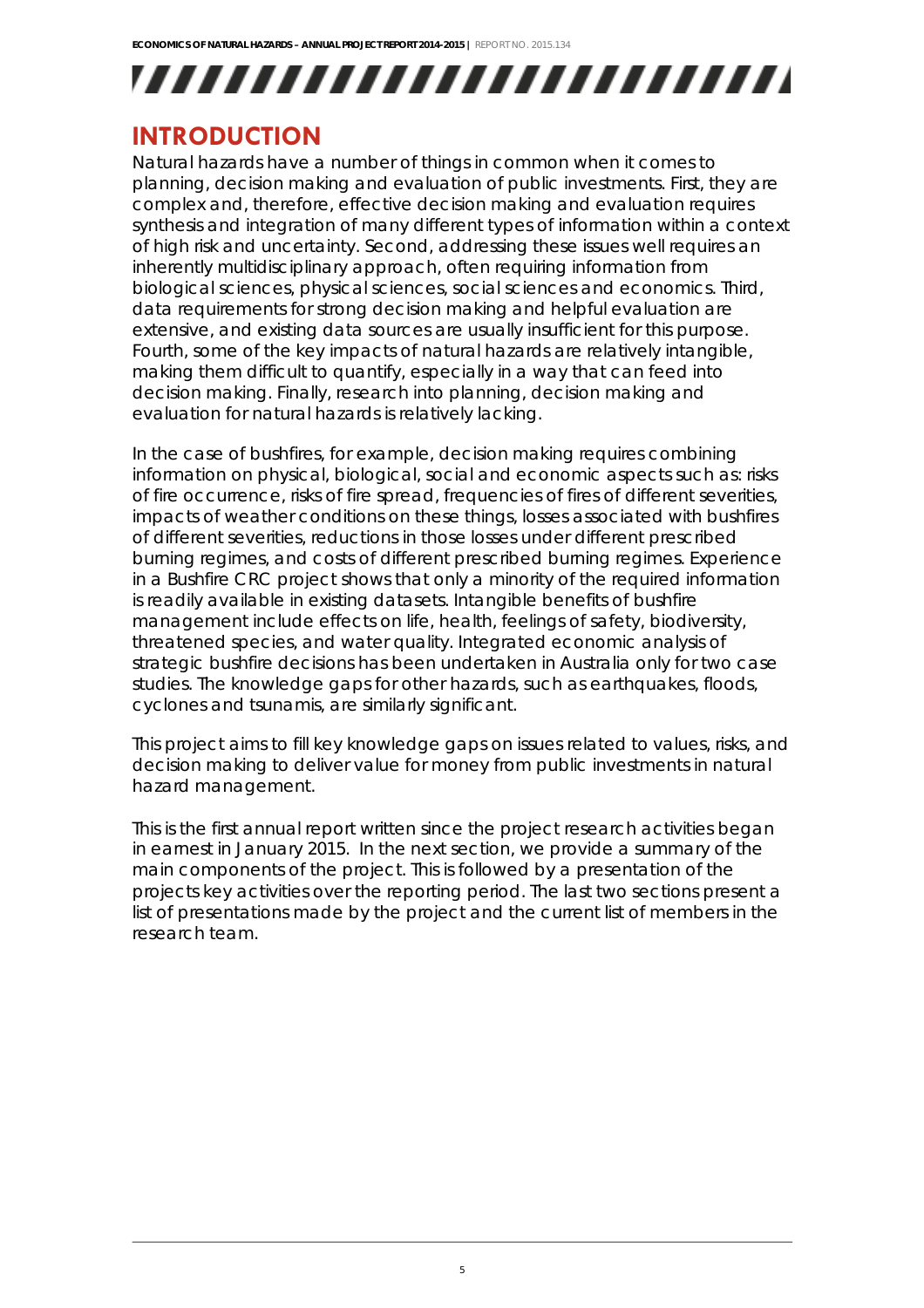,,,,,,,,,,,,,,,,,,,,,,,,,

## **PROJECT BACKGROUND**

The project has three main compoenents that are outlined below.<sup>[1](#page-6-0)</sup>

### **ESTIMATE THE NON-FINANCIAL BENEFITS**

End-user organisations have indicated the need for a stronger focus on dollar valuation of non-financial benefits from natural hazard policy and management. The challenge here is that there are so many different contexts within which these values may be needed, and it is not practical or affordable to conduct new studies for each context. Environmental economists have developed a technique called "benefit transfer", which involves attempting to extrapolate from existing studies, but even this is not an ideal solution. It requires a high level of economics expertise, and it relies on the existence of relevant studies to extrapolate from, which is often not the case for natural hazards.

This project will develop an innovative tool for efficiently generating estimates of dollar values for non-financial benefits. The aim is to develop a tool that people with only moderate economics knowledge are able to use, and that people with no economics knowledge can learn from.

### **INTEGRATED ECONOMIC ANALYSIS OF MANAGEMENT AND POLICY**

This component of the project involves integration of technical, social, biophysical and policy information within an economics framework with a decision-making focus. Therefore, it is a study that requires high levels of participation by end users. Strengths of the integrated approach to the analysis include that: it provides a mechanism for bringing research results into decision making about policy and management; it combines economic rigour with stakeholder participation; and it provides information in a form that is useful in discussions about resourcing and policy design. Two case studies will be identified in consultation with the CRC and stakeholders. This study differs from other integrated assessment studies or work on decision support systems (DSSs) in that it takes into account the non-financial benefits of mitigation activities. The project is currently collaborating with an end user to conduct its first case study in Western Australia as described in the next section.

### **DEVELOP GUIDELINES FOR SOUND ECONOMIC ANALYSIS**

This component of the project involves developing an accessible and understandable guide to undertaking economic analysis of natural hazard management and policy. The work will be based on: experience in the research undertaken to address the other project objectives; experience in the Bushfire CRC; relevant research literature and textbooks. The guide aims to be helpful to agencies in:

<span id="page-6-0"></span> $1$  The project's initial plans included a component (a PhD student project) focusing on risk analysis in relation to budget allocations for emergency services. This PhD position has been advertised but no suitable candidate has been found so far.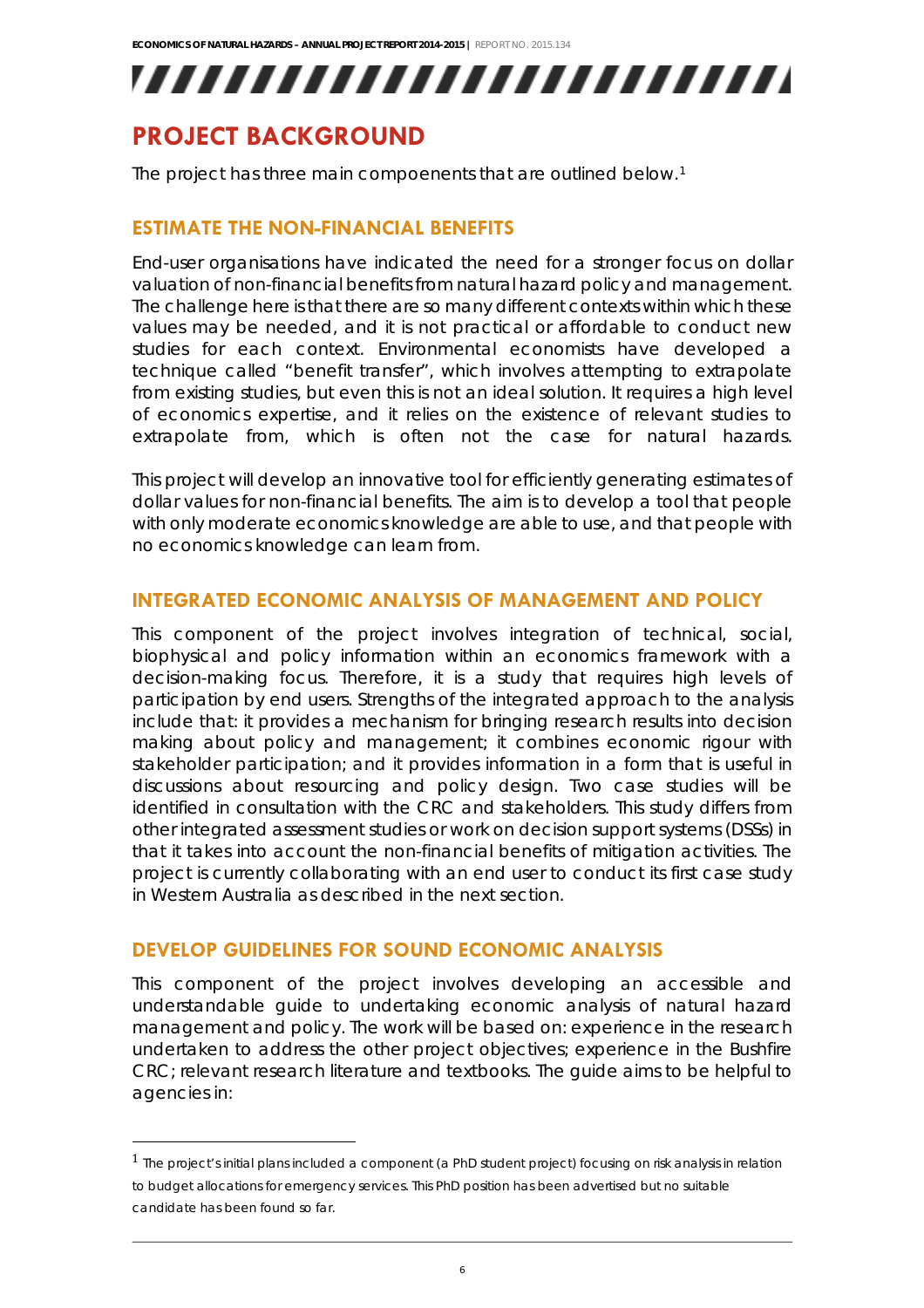# 

- formulating its needs for economic analysis,
- knowing what to ask economists (internal or external) to do,
- evaluating the quality of economic analysis that has been conducted,
- understanding the data requirements, and
- supporting economists beginning work on natural hazards.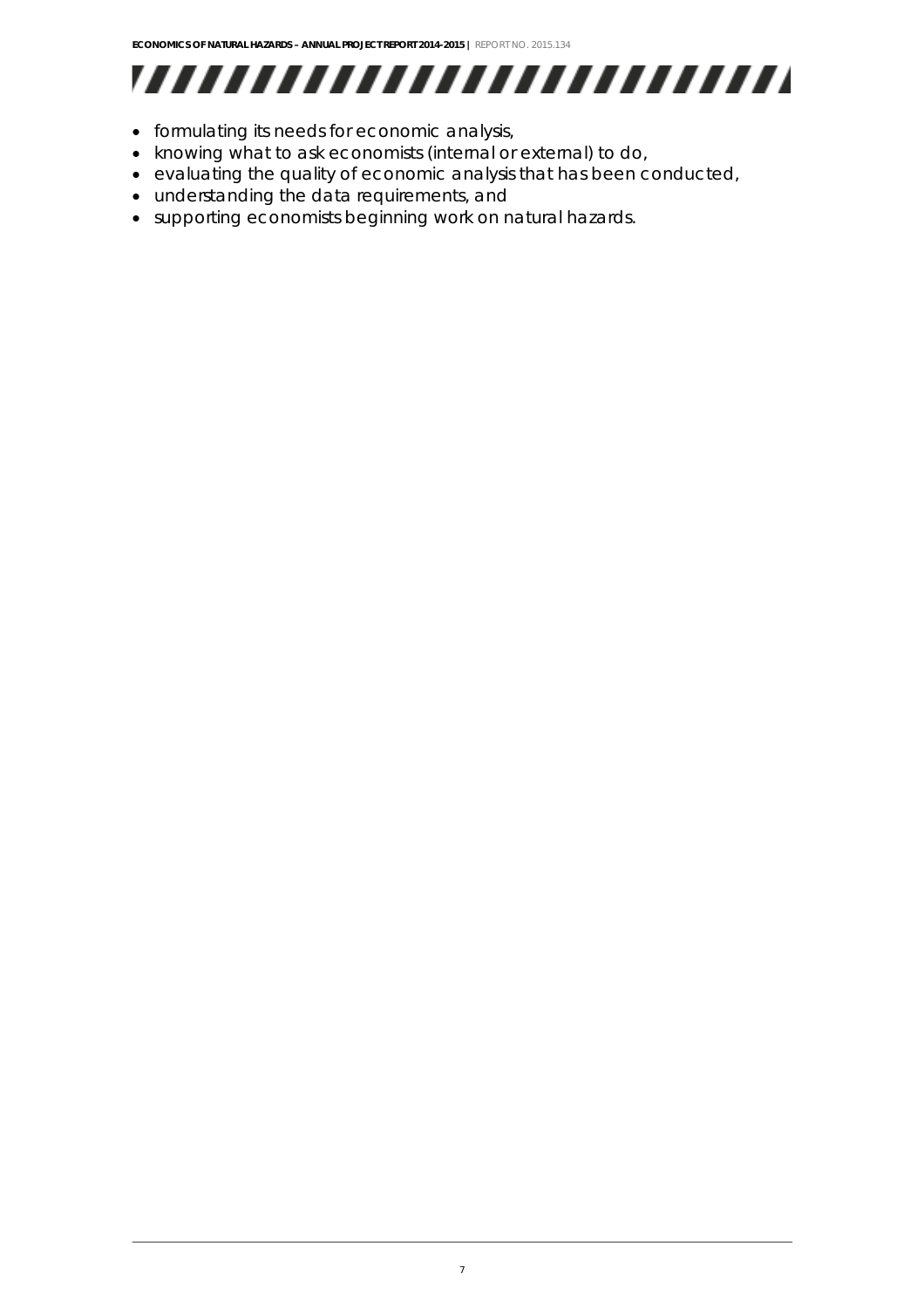## **WHAT THE PROJECT HAS BEEN UP TO**

The major activities to date have included the recruitment of staff, staff workshops, literature review and the selection of scope and region for the first case study. The project also submitted a proposal for a workshop on the 'Economics of natural hazard mitigation' in the 8th Australasian Natural Hazards Management Conference to be held in Perth, Western Australia during October 12-14. The proposal was successful and preparations are now underway for the workshop.

### **RESEARCH TEAM WORKSHOPS**

The Research Team has conducated two workshops. The first, a planning workshop, was held on December 2nd, 2014 and focused on work allocations and individual contributions to the project. The workshop was also used to discuss the scope for the planned studies on valuation and integrated modelling. The second workshop was two days long and involved non-market valuation experts participating in the project. It outlined the conceptual framework for the 'valuetool' component and deliberated on issues relating to data availability and value measurement methods.

Members of the research team have participated in workshops organised by the CRC including the Professional Development Program (PDP) on "Introduction to the Emergency Management Industry" and also on "International emergency response laws" at the AFAC conference.

### **END USER ENGAGEMENT**

The project has actively engaged with its end users over the course of the year. The number of end-users for the project has grown and now includes agencies from SA, NSW, TAS, VIC, and WA: Fire and Emergency Services Commission (SA); Attorney General's Department; Rural Fire Services (NSW); the State Fire Management Council (TAS); South Australian Metropolitan Fire Service; NSW National Parks & Wildlife Service; Department of Environment, Water and Natural Resources (SA); and State Emergency Mangement Committee (WA).

The first end-user meeting (a phone hookup) occurred on the 5th of March, 2015. Topics discussed include the background to the project, the role of end-users, progress reports, ideas for the first case study and the Research Advisory Forum (RAF) in Sydney.

Project researchers attended the RAF in Sydney (8th and 9th of April) and held group discussions with end users from NSW, SA and WA. The project team plans to collaborate with Victoria University (Celeste Young) and University of Adelaide (Holger Maier). In Western Australia, research team members have had several meetings with agencies (BGPA, OBRM, and SEMC) to discuss and provide advice on issues relating to the evaluation of bushfire management strategies and the sourcing of economic information for bushfire management purposes.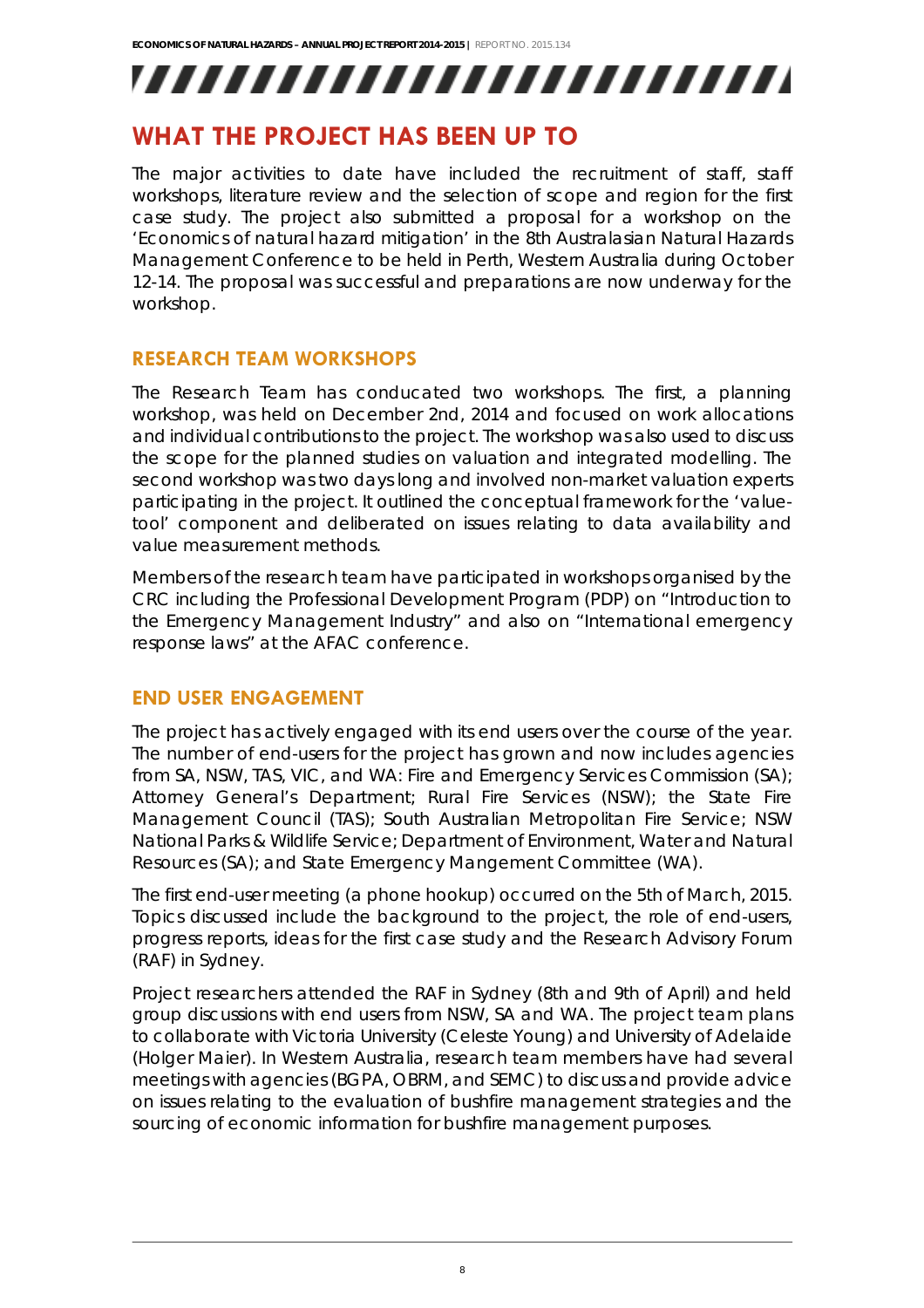### **LITERATURE REVIEW WORK**

A comprehensive literature search for non-market valuation studies on "impacts" of natural disasters (bushfire/wildfire, flood, storms, cyclone/hurricane, earthquake and tsunamis) was undertaken by the project. The relevant publications have been identified and catalogued. The project is writing a paper on non-market valuation of benefits and costs related to natural hazards; this paper will be available in September 2013.

#### **INTEGRATED MODELLING CASE STUDY**

An agreement has been reached between the project and the Emergency Mangement Committee (SEMC, WA) to undertake the first case study on integrated modelling of hazard management options in WA. SEMC is Western Australia's peak emergency management body and has initiated the State Risk Project, which aims to improve current understanding of the risks the State faces in relation to various natural and human-made hazards. For this purpose, SEMC is currently actively collecting data at the district level on the potential consequences of different hazards and the likelihood of those consequences actually materialising. In the next phase of the State Risk Project, SEMC aims to explore the costs and benefits of different mitigation strategies for certain hazards analysed in the Project.

Our project will inform the design of economic models for the next phase of the State Risk Project by conducting a benefit-cost analysis of hazard management strategies in Western Australia. The case study will use data that SEMC is currently collecting through workshops organised at district levels.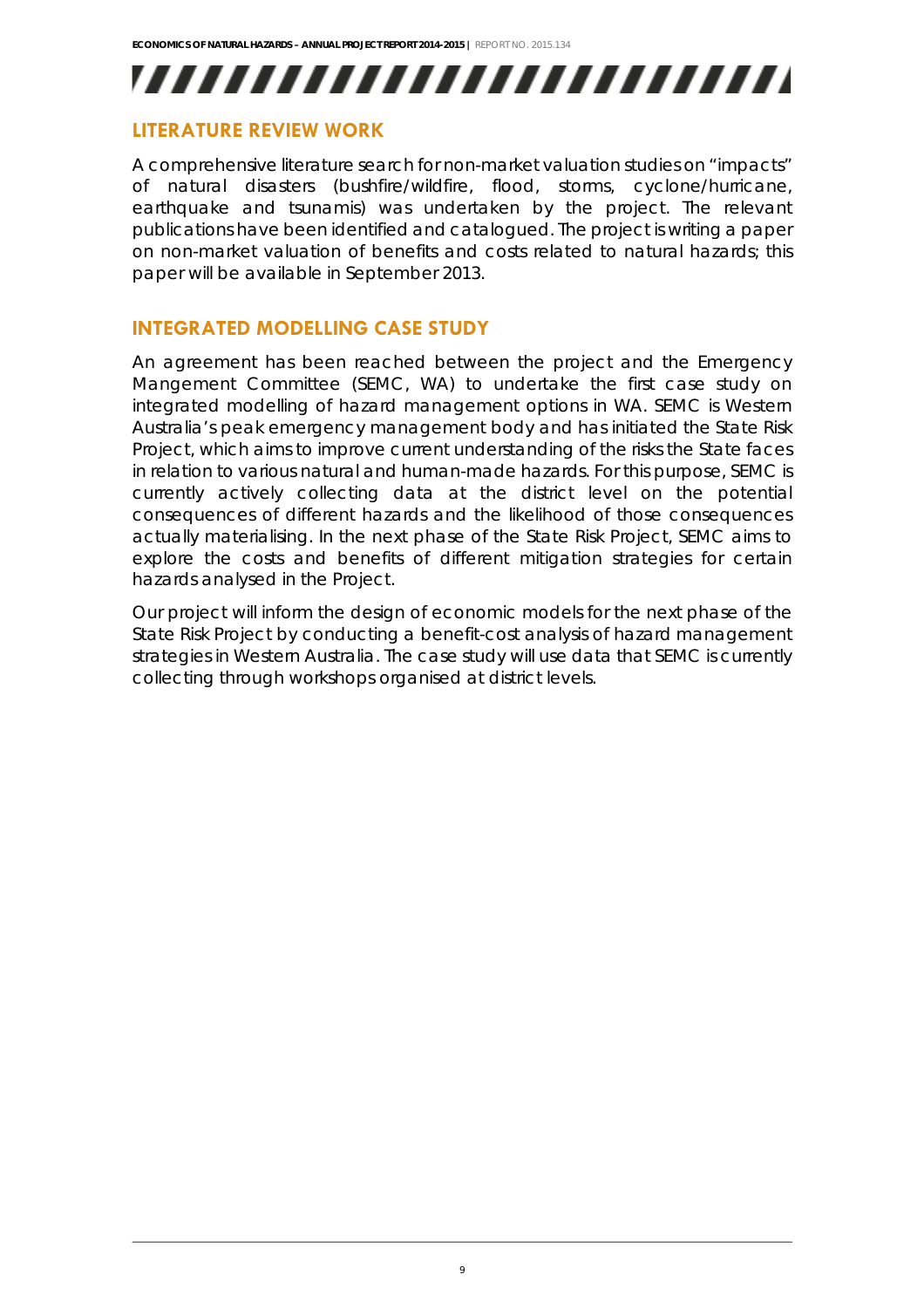## **PUBLICATIONS/PRESENTATIONS**

David Pannell presented a poster at the World Congress of Environmental and Resource Economics (WCERE), Istanbul, 28 June to 2 July, 2014. Title: "Lighting fires to prevent fires: The economics of planned burning in Australia"

A project poster on the 'Economics of natural hazards' was presented at the AFAC 2014 conference in Wellington, New Zealand, 2-5 September 2014.

Fiona presented to a meeting of the Australia and New Zealand Emergency Management Recovery Sub-Committee in Adelaide, May 20th, on the "value tool" project.